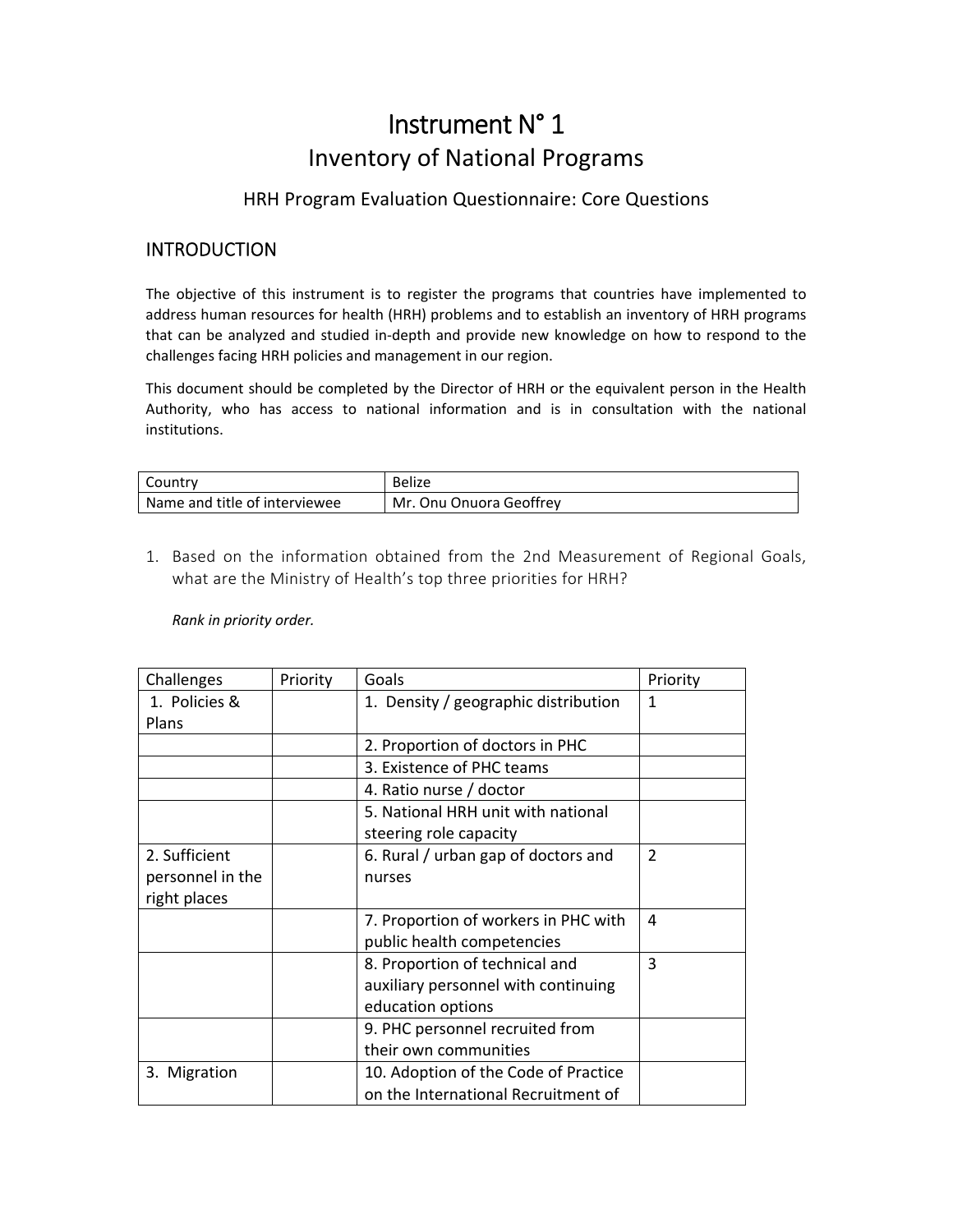|               | <b>Health Personnel</b>               |                |
|---------------|---------------------------------------|----------------|
|               | 11. Policy on self-sufficiency of HRH | $\overline{7}$ |
|               | 12. Mutual agreements for             |                |
|               | recognizing professional practice     |                |
| 4. Work       | 13. Proportion of precarious work     |                |
| conditions    | conditions                            |                |
|               | 14. Worker health and security        |                |
|               | policies                              |                |
|               | 15. Managers with public health and   | 6              |
|               | management competencies               |                |
|               | 16. Conflict negotiation              |                |
| 5. Education- | 17. Reorientation of training health  | 5              |
| service links | personnel towards PHC                 |                |
|               | 18. Training programs in health for   |                |
|               | underserved populations               |                |
|               | 19. Level of attrition in medical     |                |
|               | schools                               |                |
|               | 20. Accreditation of medical and      |                |
|               | public health schools                 |                |
|               |                                       |                |

2. Which HRH programs and key initiatives were developed to address these priorities, keeping in mind those that were already in progress?

*To elaborate on this list, use the following operational definition:*

#### a) OPERATIONAL PROGRAM DEFINITION

A program is defined as a combination of coherent actions, activities or interventions that are linked by a final objective and with one or various political objectives that have specific resources (human, financial, material) to meet the objective and contribute to the achievement of concrete goals, implemented by a government, specifically in HRH, with the objective to improve health conditions of the population.

*Program One \_\_\_CHWs\_\_\_\_\_\_\_\_\_\_\_\_\_\_\_\_\_\_\_ (describe the program briefly)*

**CHWs:** Is an acronym for Community Health Workers. "CHWs" is a program that dates back to 1982 in Belize, developed to address the Human resources in health challenges especially in rural Belize. Back then, it was established through technical and financial support from the United Nations Children's Fund (UNICEF). Recently, the Ministry of Health Belize in partnership with the United States Peace Corps is restructuring the program through retraining of CHWs to adapt them to their new role evolution as the base of the Belize primary care. Under this new initiative, the US Peace corps members will work closely with CHWs within the community setting where they live to provide primary care services ranging from health promotion to specific protection.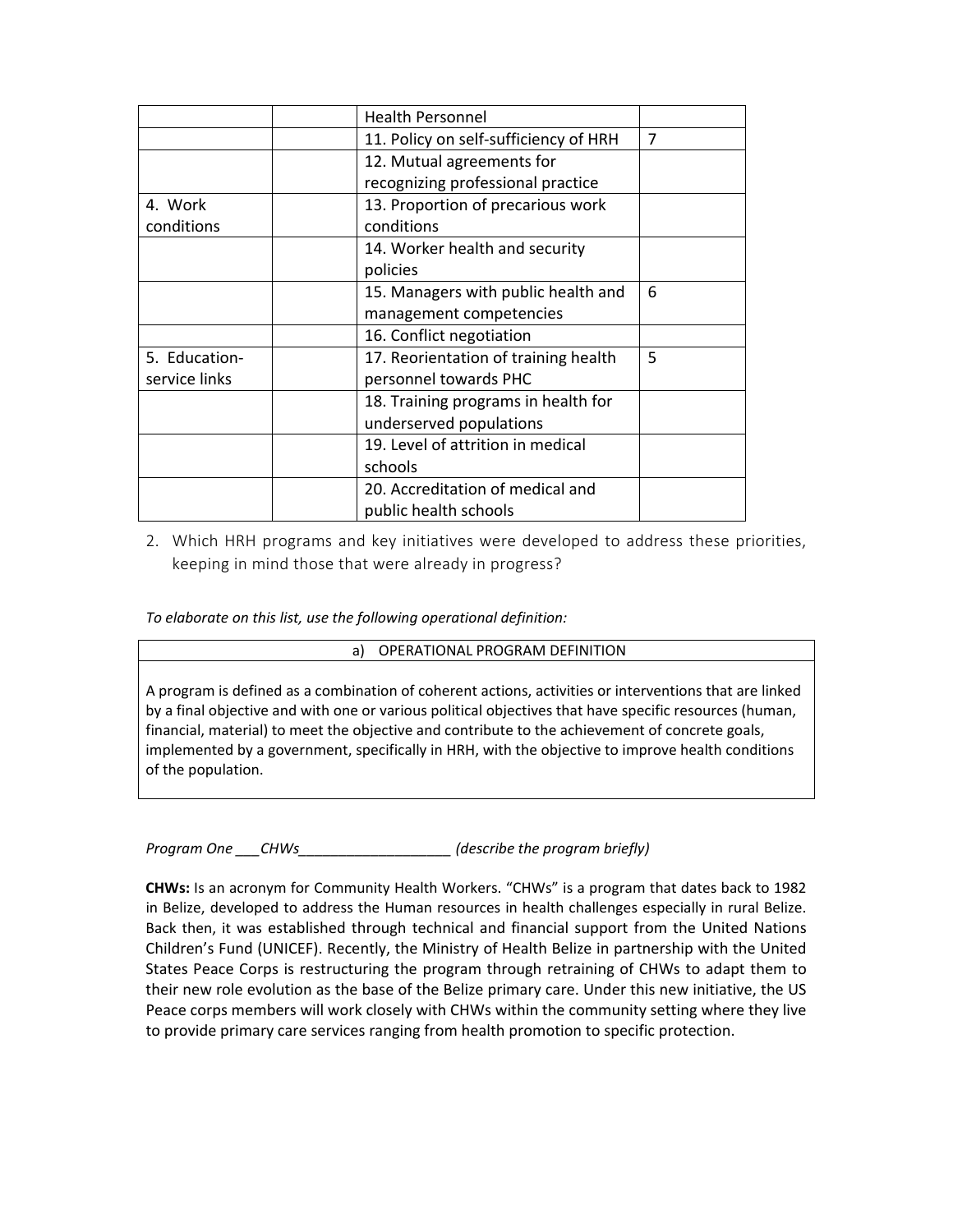*Program Two \_\_\_Nigerian TAC/ Cuban Medical Brigade\_\_\_\_ (describe the program briefly)*

An outcome of the Belize Government international Cooperation in health is the signing of memorandum of understanding with Nigeria and Cuban government in the area of Human Resources for Health. To that effect and under this arrangement, the Nigerian Government provides the government of Belize requested HRH that would allow Belize to meet its workforce shortage with both countries bearing the cost as spelt out in the agreement. This agreement is that of mutualism since there would be knowledge transferred to the Nigerian Volunteer at the end of the two year period. In the same way, the Cuban government deploys the Cuban medical brigades that provide healthcare services to rural dweller for two years period.

### SELECTION OF THE PROGRAM TO BE EVALUATED

Of the list of programs described, select which will be evaluated in depth, using the following criteria:

#### CRITERIA

- ‐ Relation with the priority challenges and goals
- Effect (impact) on the health system
- ‐ Amount of program financing
- ‐ Reach of the program (population, geographic area)
- ‐ Temporary extention (more than one year)
- ‐ Availability of information

*Program Selected \_\_\_\_CHWs\_\_\_\_\_\_\_\_\_\_\_\_\_\_\_\_\_\_* 

#### **IMPLEMENTATION OF THE PROGRAMS UNDER DEVELOPMENT IN THE COUNTRY**

3. What are the key successes of the HRH program implementation process in relation to the overall health objectives?

*Describe.*

‐ Imroved Access to culturally sensitive primary care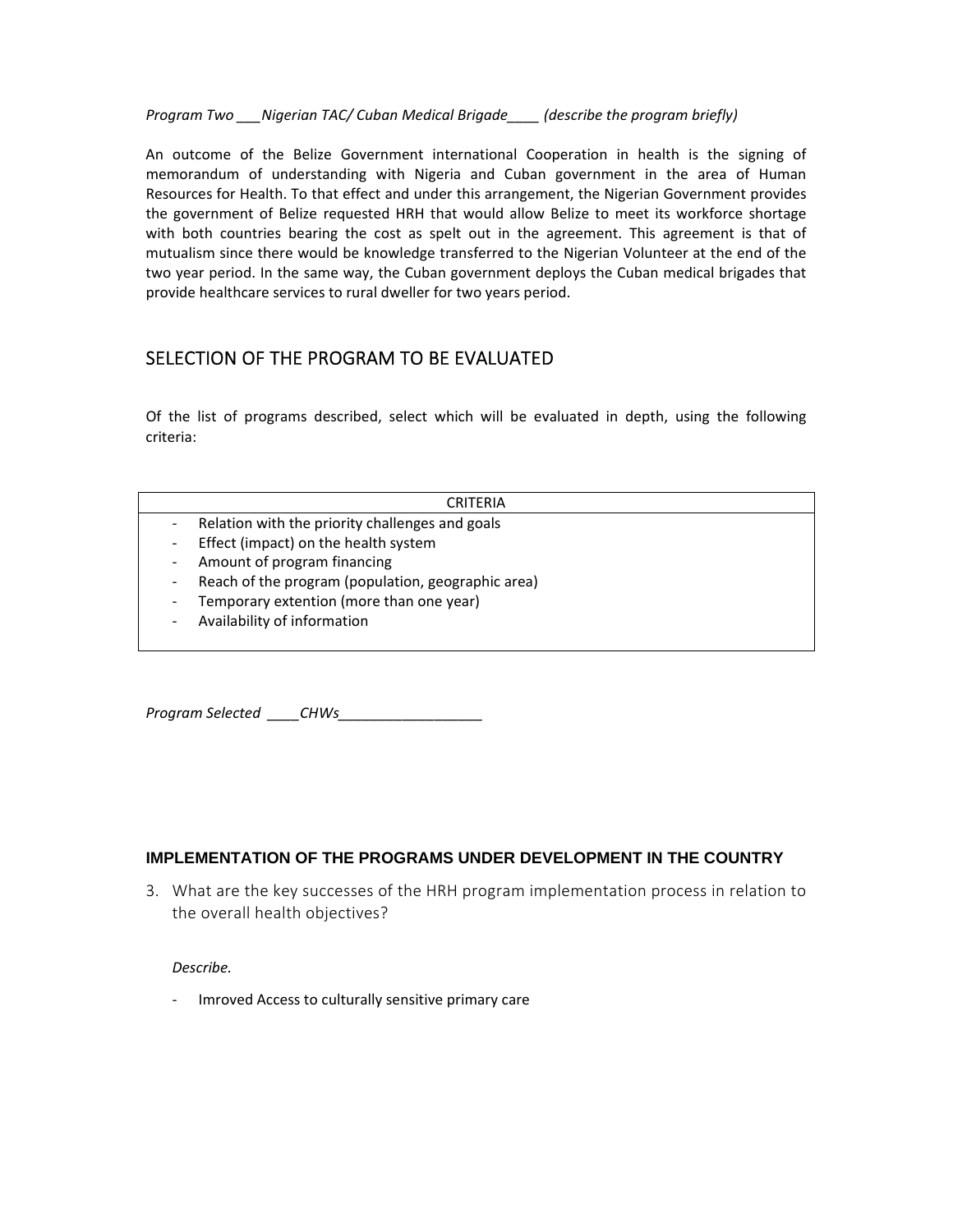- *4.* What are the key lessons learned in the implementation process of HRH programs? *Indicate all that apply. Describe.* 
	- ‐ The lesson learned is that the CHWs services are growing in relevance
	- ‐ The commitment of CHWs are unequalled, even in the face of finacial challenges
	- ‐ The program is evolving with periodic trainings, monitoring of activities and progress.
- 5. What are the biggest challenges?

*Indicate all that apply. Describe.* 

- ‐ The biggest challenge is lack of political will
- ‐ Financial constraint is also an issue to reckon with.

6. How could the current HRH implementation process be improved? *Describe in relation to the challenges identified above.*

## PROGRAM OUTCOMES

7. What difficulties still persist with respect to attaining the HRH objectives? *List and describe.*

| Political support _____________________ |
|-----------------------------------------|
|                                         |
|                                         |
|                                         |
| Program implementation                  |
|                                         |
|                                         |
| Lack of role clarity                    |
| Lack of data/information support        |
| Other                                   |

- 8. How have the HRH programs contributed to strengthening the health workforce? *Describe.*
	- The CHWs are now better placed, more than ever before, to deliver some level of primary care within the community setting where they live.
	- ‐ Much stress taken off from both human and material resources at other levels of care due to services of the CHWs.